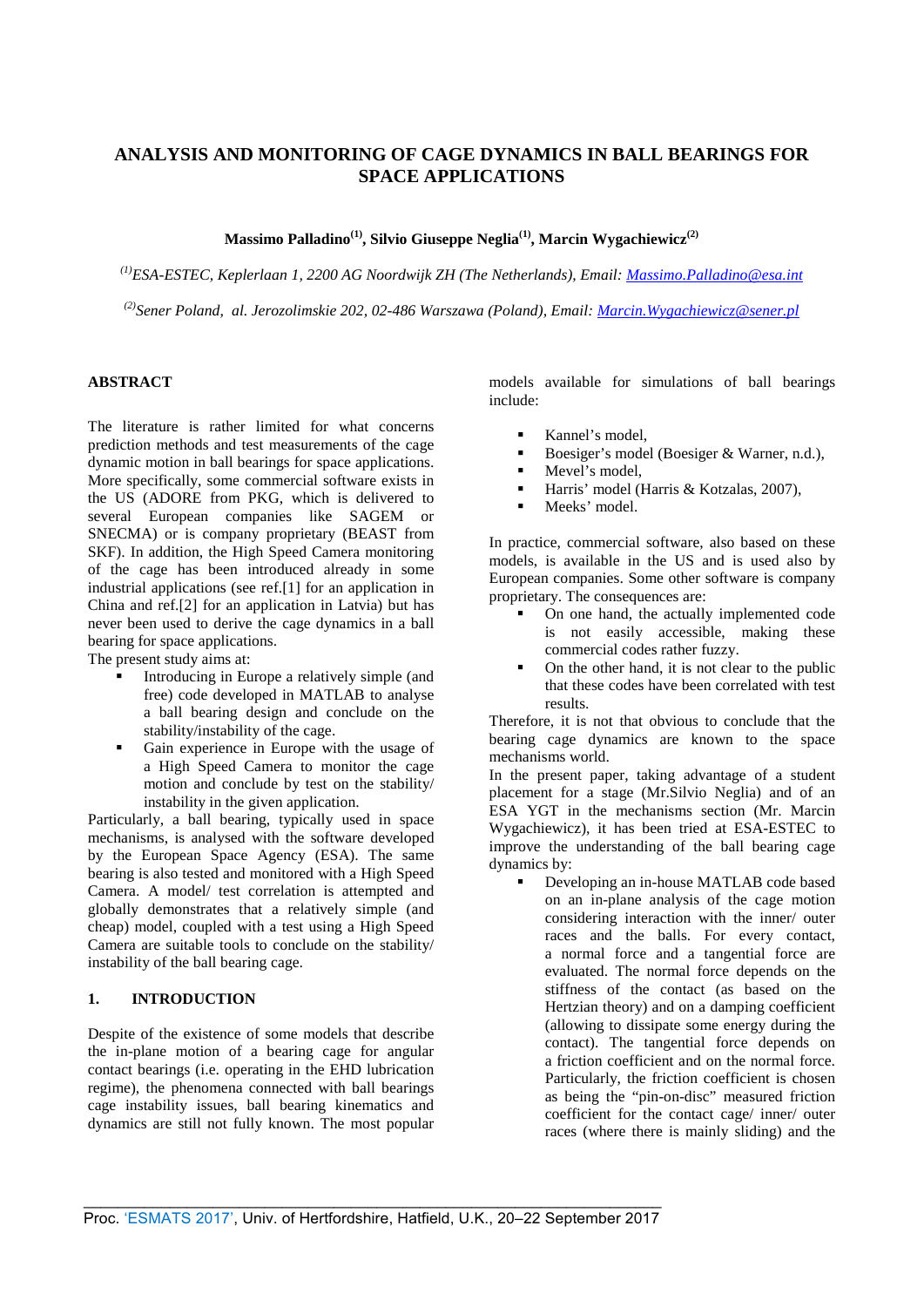"spiral orbit tribometer" measured friction coefficient for the contact cage/ balls (where there is sliding/ rolling). From these forces, resultant force/ moment respectively at/ around the centre of gravity of the cage/ balls are computed. From the resultant forces/ moments, the motion of the cage/ balls is determined by using analytical mechanics equations.

- Ball bearing tests have been performed at ESTL (UK) by varying fundamental parameters (bearing speed and lubricant presence/ not presence). The amount of money allocated to this activity was small (<50 kEuros). Therefore, only one type of bearing (EX25) was available. Also, that is why only the speed and the lubricant presence/ not presence have been the modified parameters.
- Thanks to the ESA-ESTEC high-speed camera, it was possible to appropriately monitor the cage motion. Recording and analysing the cage motion allowed to correlate the MATLAB model.
- Results of this activity are used as inputs in a currently running ESA GSTP with the ULG (Belgium) to improve the MATLAB model.
- As a future activity, once the MATLAB will be improved and further correlated through the GSTP activity, the following will be considered:
	- An output of the model is the number of contacts cage/ balls.
	- The current work done by ESTL (through an ESA-ESTEC TAP activity) on the fundamentals of transfer films lubrication (see ref.[3]) aims at obtaining cage wear from the number of contacts cage/ balls.
	- There is an on-going ESA-ESTEC ARTES 5.1 activity with AAC (Austria) to develop a European self-lubricating material for ball bearing cages, replacing the US Duroid and PGM-HT.
	- Putting all these previous points together, it will be possible to get a European model to predict the life of a selflubricating ball bearing cage (based on the GSTP, TAP and ARTES 5.1 ESA activities). It is believed this might be a breakthrough in space mechanisms science as this has not been done at the best author's knowledge.

#### **2. MODELLING CONSIDERATIONS**

#### **2.1. Basic equations of the planar cage dynamics**

The cage motion is described in the following reference axes system:



**Figure 1: Motion of the cage – reference axes**

Considering the resultant forces at the centre of gravity and the moment around the centre of gravity, the cage equations (for the 3 in-plane degrees of freedom) are:

$$
\begin{cases}\nI_z \ddot{\alpha} = M_z \\
M_c \left[ \sin\beta \left( \ddot{\rho} - \rho \dot{\beta}^2 \right) + \cos\beta \left( \rho \ddot{\beta} + 2 \dot{\rho} \dot{\beta} \right) \right] = F_x \\
M_c \left[ \cos\beta \left( \ddot{\rho} - \rho \dot{\beta}^2 \right) + \sin\beta \left( \rho \ddot{\beta} + 2 \dot{\rho} \dot{\beta} \right) \right] = F_y\n\end{cases} (1)
$$

where:  $I_z$  – approximate moment of inertia for the ball bearing's cage,  $M_c$  is the mass of the cage,  $M_z$  is the moment acting on the cage (due to the several impacts with the races/ balls),  $F_x$  and  $F_y$  are the resultant forces acting respectively in X and Y

The mentioned contact situations are described in the following sections.

## **2.2. Contact cage / races**



**Figure 2: Contact cage / outer race** 



**Figure 3: Contact cage / inner race**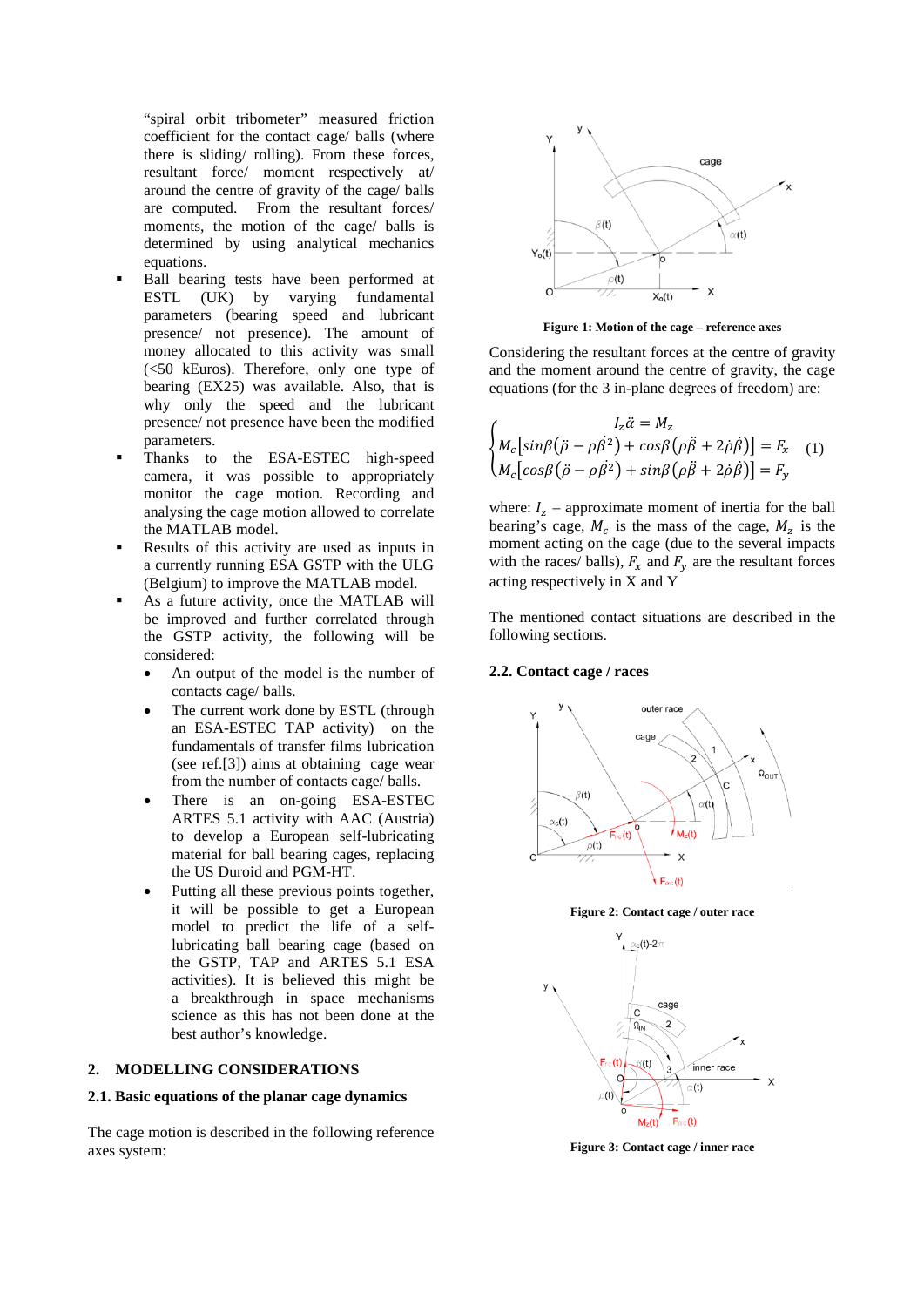$F_{rc}$  and  $F_{\alpha c}$  are the forces acting on the cage in the local reference system  $oxy$ .  $F_{ac}$  induces a torque contribution to the cage. The torque contribution is:

 $M_z = -F_{ac} R_c$  (for outer race guided bearing)  $M_z = -F_{ac} r_c$  (for inner race guided bearing) (2)

where:  $R_c$  – outer radius of the cage;  $r_c$  – inner radius of the cage.

The normal force  $F_{rc}$  is composed of two terms:

 The first one is due to the stiffness in the contact.

$$
C_{sr}(\rho - \rho_m) \tag{3}
$$

where:  $C_{sr}$  – stiffness between cage and race (outer or inner race).

 The second one is due to the damping in the contact. This term is dependent on the speed  $\dot{\rho}$  in the contact. The damping coefficient C has been set arbitrarily to 50 N sec/m. This value can be tuned later to correlate the model with test results.

$$
C\dot{\rho} \tag{4}
$$

The tangential force  $F_{\alpha c}$  depends on the friction force in the contact and the normal force. The following applies:

$$
F_{\alpha c} = f_{cr}F_{rc} = f_{cr}[C_{sr}(\rho - \rho_m)] \tag{5}
$$

$$
f_{cr} = -f_{POD}sgn[v_{C,rel}]
$$
\n(6)

The friction coefficient in the contact cage/ races is measured by a pin-on-disc test. The pin-on-disc friction coefficient is chosen because in this contact there is mainly sliding.

The detection of the cage/ races contact is done without any specific assumption. The condition for contact is:

$$
\rho \ge \rho_m \tag{7}
$$

Outer and inner race guided bearing cases are distinguished as follows:

- outer race guided bearing: if  $r_o R_c < r_c$  $R_i \stackrel{then}{\Longrightarrow} \rho_m = r_o - R_c,$
- **inner race guided bearing: if**  $r_o R_c > r_c$  $R_i \stackrel{then}{\Longrightarrow} \rho_m = r_c - R_i,$

where:  $r_o$  – inner radius of the outer ring;  $R_c$  – outer radius of the cage;  $r_c$  – inner radius of the cage;  $R_i$  – outer radius of the inner race.

#### **2.3. Contact cage / balls**



**Figure 4: Contact cage/ balls**

The normal force  $F_n$  has two components:

The first one is due to the stiffness  $C_{sl}$  in the contact (based on Hertzian theory).

$$
C_{sl}\delta_b = C_{sl}[\alpha_B - \alpha_P]R_p \tag{8}
$$

where:  $\alpha_B$  – angular position of the ball;  $\alpha_P$  – angular position of the cage pocket;  $R_p$  – ball bearing pitch radius;

 The second one is due to the damping existing in the contact. Also in this case a damping coefficient C of 50 N sec/m is deliberately chosen and can be tuned during the model correlation with the test results.

$$
C[\dot{\alpha_B} - \dot{\alpha_P}]R_P \tag{9}
$$

The tangential force depends on the friction coefficient at the contact and the normal force:

$$
F_t = f_{cb} F_n = f_{SOT} F_n \tag{10}
$$

In this case, the friction coefficient measured during a spiral orbit tribometer test is preferred because the nature of the contact cage/ ball involves both rolling and sliding. The spiral orbit tribometer test, performed at ESTL, is more indicated to evaluate the relevant friction coefficient.

The normal force  $F_n$  induces a torque contribution on the cage as follows:

$$
M_z = F_n R_c \tag{11}
$$

 $M<sub>z</sub>$  has a positive value in case of a front cage/ ball contact and a negative value in case of a back cage/ ball contact.

The detection of a cage/ ball contact includes a simplification. In fact, cage/ ball detection is based on the following:

$$
|\alpha_B - \alpha_P| R_p \ge \frac{d}{2} \tag{12}
$$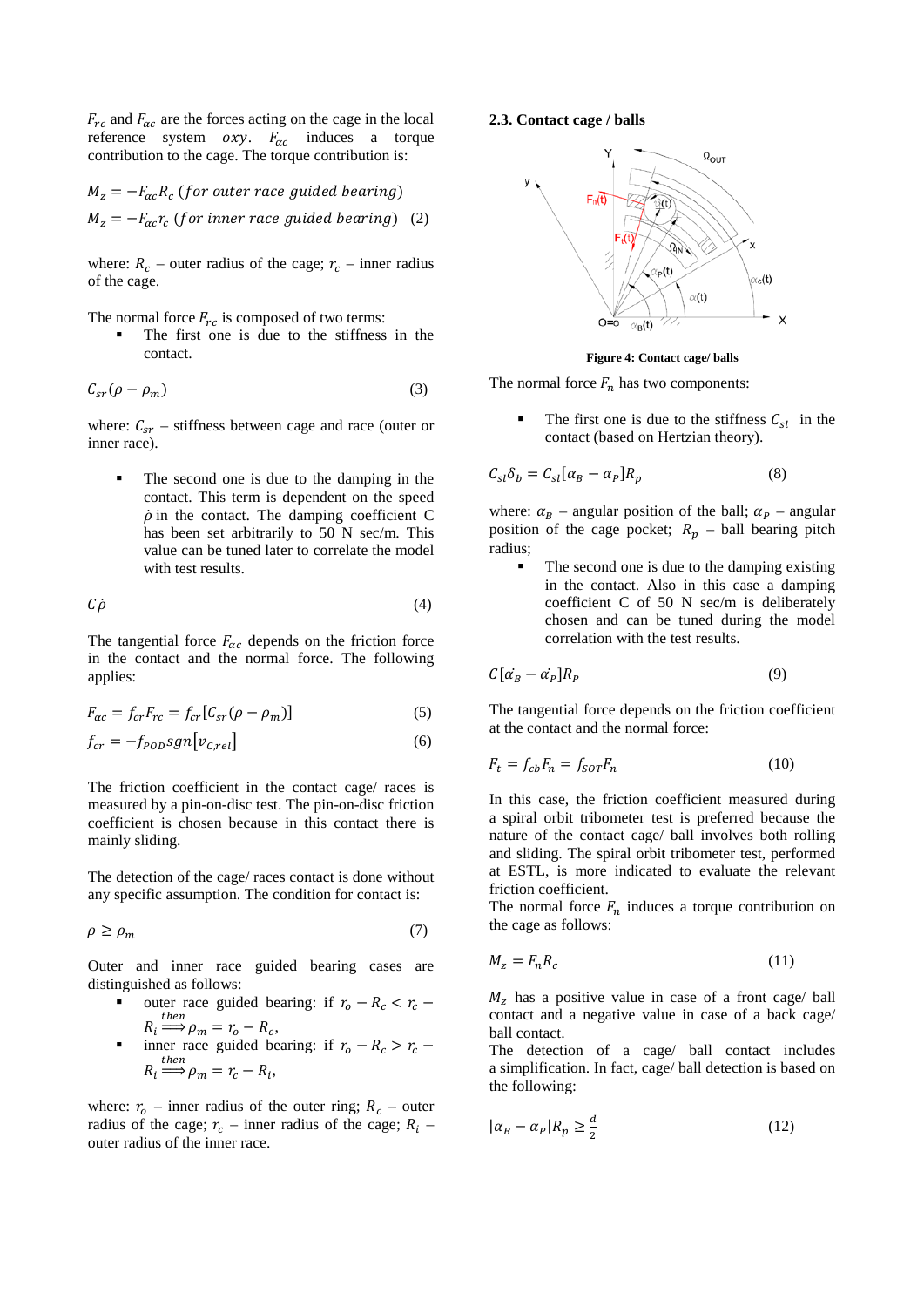where:  $\alpha_B$  – angular position of the ball;  $\alpha_P$  – angular position of the cage pocket;  $R_p$  – ball bearing pitch radius;  $d$  – dimension of the cage pocket.

The underlying simplification is that, when checking the cage/ ball contact, the cage centre is considered located at the bearing centre. According this approximation, the cage/ ball contact occurs around a circumference of radius  $R_p$ . This assumption is justified based on the fact that, in a ball bearing, the cage radial displacement is very small compared to the bearing diameter.

#### **2.4. Balls motion**



**Figure 5: Forces acting on the balls**

Forces acting on the ball shown in Figure 5 represent:

- $F_c$  centrifugal force
- $\psi_x$  friction force between outer race and ball<br> $\psi_y$  normal force between outer race and ball
- $\psi_y$  normal force between outer race and ball<br>  $\vec{F}_y$  normal force between cage and ball
- $F_n$  normal force between cage and ball<br> $F_n$  tangential force between cage and b
- $\blacksquare$   $F_t$  tangential force between cage and ball<br> $\blacksquare$   $\blacksquare$   $\blacksquare$   $\blacksquare$  fiction force between inner race and l
- 
- $\phi_x$  friction force between inner race and ball<br>  $\phi_y$  normal force between inner race and ball  $\phi_y$  – normal force between inner race and ball<br> $\phi_y$  – force due to the gravity
- $P$  force due to the gravity

In practice, P = 0 (no gravity) and  $\psi_y$  is in fact the bearing's preload.

Pure stick motion or stick-slip motion are possible. However, for space ball bearings, only pure stick motion is in principle applicable (because of the preload). This translates into:

$$
\begin{cases} v_{P,2} = v_{P,1} \\ v_{Q,2} = v_{Q,3} \end{cases}
$$
 (13)

Considering that pure stick occurs when:

- the external forces acting on the ball are in absolute value bounded by the friction force,
- the torque acting on the ball is in absolute value bounded by the friction torque,
- there is no relative velocity between the ball and the races,

the following is derived:

$$
\begin{cases}\n\dot{x} = \frac{R_i(\Omega_{out} - \Omega_{in}) + 2R_B \Omega_{out}}{2} \\
\dot{\vartheta}_B = \frac{R_i(\Omega_{out} + \Omega_{in}) + 2R_B \Omega_{out}}{2R_B} \\
|F_n| < \phi_x - \psi_x \\
|F_t| R_B < (-\phi_x - \psi_x) R_B\n\end{cases} \tag{14}
$$

where:  $\left\{\begin{array}{c} \psi_x = J_{SOT} \cdot \psi_y \\ \phi_x = f_{SOT} \cdot \phi_y \end{array}\right.$ (15)

Spiral orbit tribometer measurements are used also in this case as this type of tribometer, available at ESTL, tends to represent the type of contact appearing between a ball and races inside a ball bearing.

In case the pure stick conditions are violated, then the stick-slip associated equations are available in the MATLAB code.

#### **3. MATLAB code results**

To get a first flavour on the MATLAB code results, an EX25 ball bearing was simulated lubricated (with Fomblin Z25) and unlubricated at a speed of 2000 RPM. These are the results found before any correlation with test:

#### EX25 unlubricated

In this case, based on available data from previous measurements:

- $F<sub>POD</sub> = 0.22$
- $F_{SOT} = 0.185$

The following cage centre trajectory is found (in 0.5 sec  $\rightarrow$  more than five cage rotations are done):



**Figure 6: EX25 unlubricated at 2000 RPM**

#### EX25 lubricated

In this case, based on available data from previous measurements:

- $F<sub>POD</sub> = 0.12$
- $F_{SOT} = 0.085$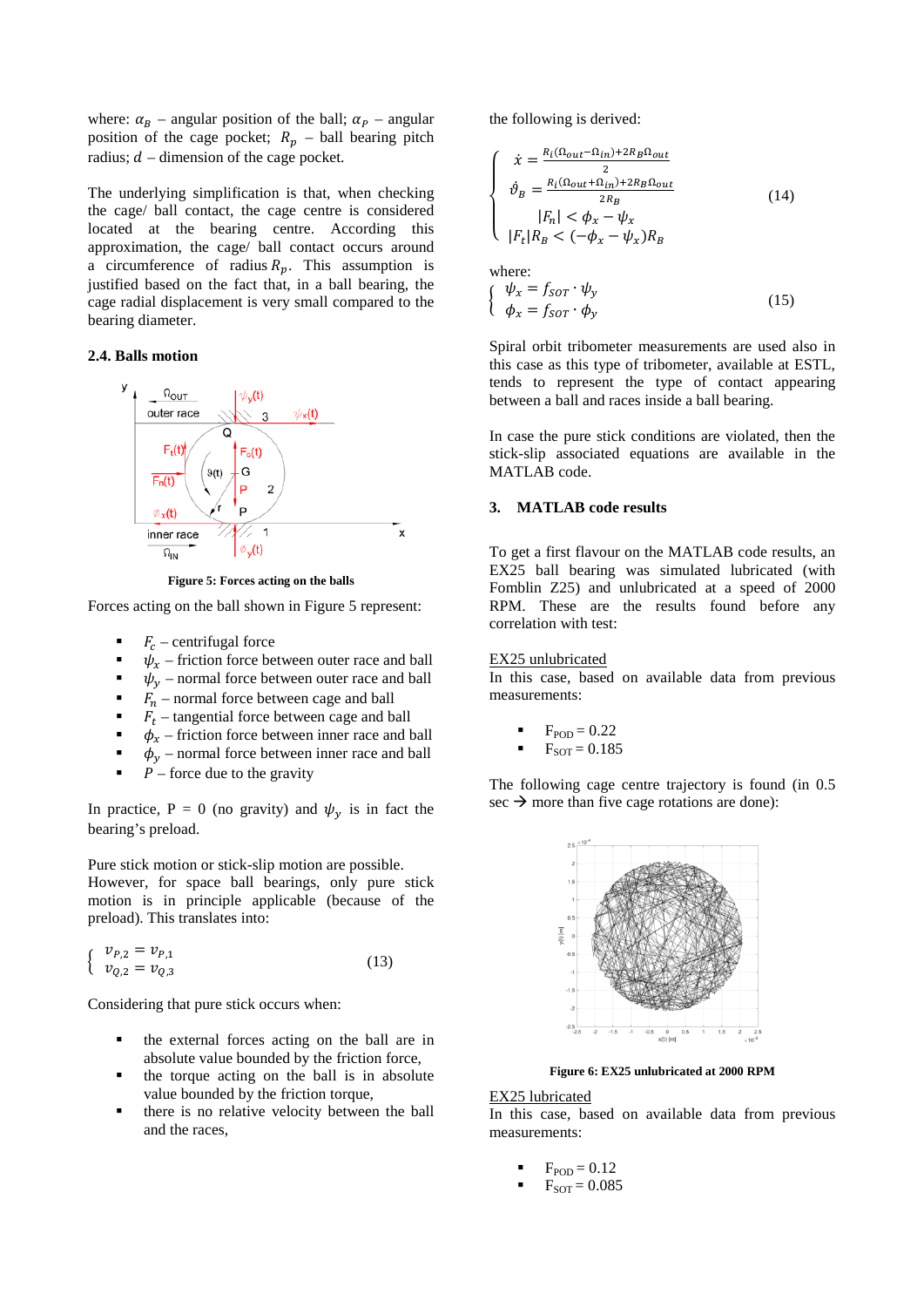

**Figure 7: EX25 lubricated at 2000 RPM**

The code seems to indicate stability when the ball bearing is properly lubricated (and it coincides with the expected behaviour).

## **4. High speed camera test results**

In order to verify and correlate the numerical model with the real test data, a short test campaign was performed at ESTL. High speed camera measurement was chosen in order to check its applicability to bearing's cage monitoring application (only laser vibrometer tests were carried out in the past by ESTL).

#### **4.1. Test set-up**

Tests have been performed by using a dedicated bench allowing testing a pair of preloaded bearings as shown hereafter:



**Figure 8: Ball bearing test bench at ESTL**

Kistler torque transducers allow direct measurement of torque of the upper bearing and sum of torques of the upper and lower bearing.

The ESA High Speed Camera was installed above the upper bearing as shown in the following figure.



**Figure 9: ESA High Speed Camera test stand configuration**

A marker was glued on the cage with binary coded angular marks and a circumferential mark to help detecting the trajectory of the cage.



**Figure 10: Recorded bearing's cage**

<span id="page-4-0"></span>The Basler 504k High Speed Camera recorded images with resolution of up to 1280x1024 pixels, speed up to 500 frames/sec. It allowed for the maximum pixel size of corresponding to 12μm x 12μm. The camera's FOV was adjusted to record full cage or cage segment [\(Figure \)](#page-4-0) by using two types of lenses.

Two preloaded (150 N) bearing pairs of EX25 were tested (one pair lubricated and one pair unlubricated).

| <b>Bearings</b> | <b>Preload</b> (N) | full<br>Oil | Oil  | No. of balls |
|-----------------|--------------------|-------------|------|--------------|
| Pair 1          | .50                |             | None |              |
| Pair 2          | 150                | 40          | Z25  |              |

**Table 1: Bearing pairs descriptions**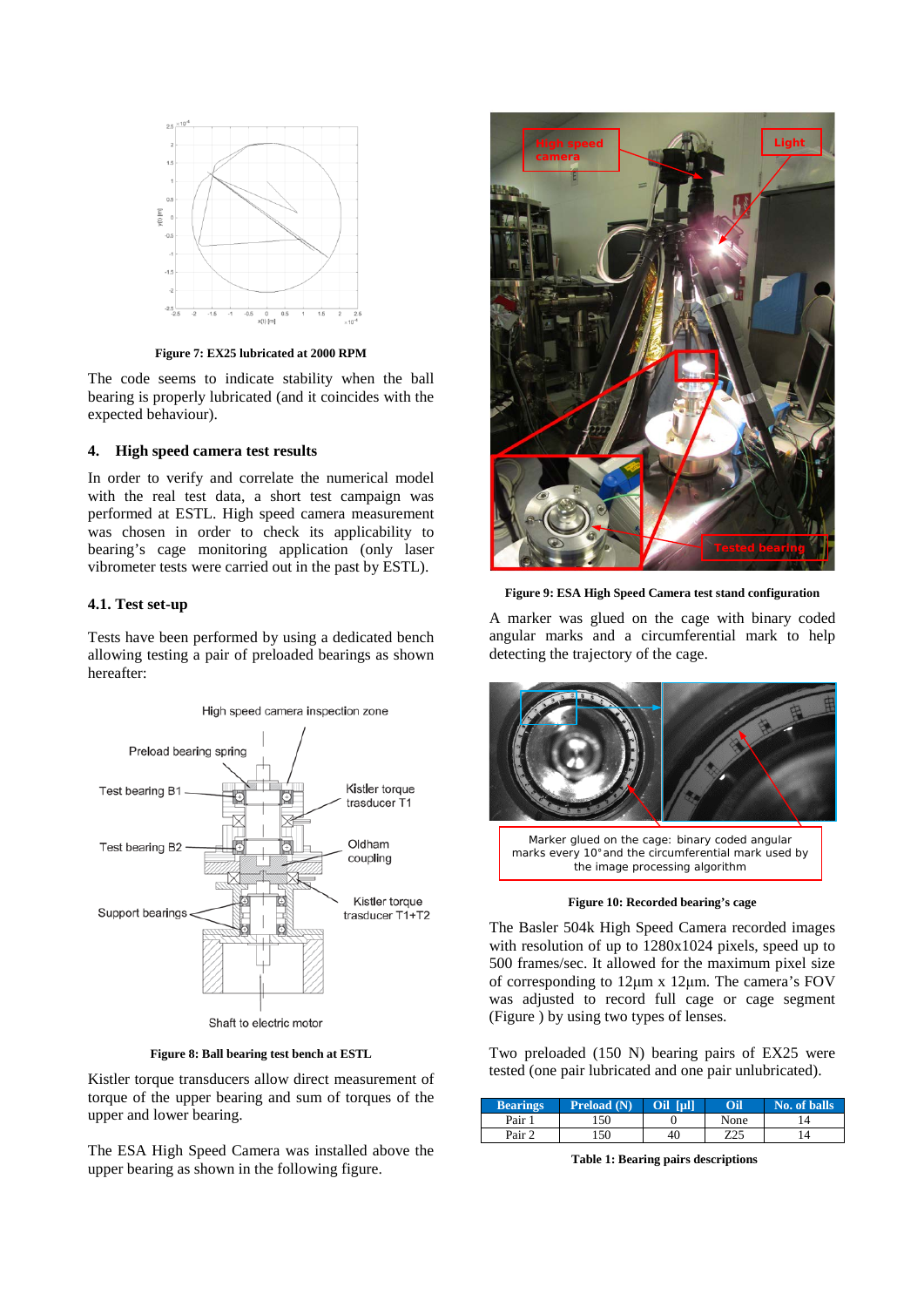| <b>Parameters of the outer race</b> |                              |  |  |  |
|-------------------------------------|------------------------------|--|--|--|
| Material                            | AISI 52100 Steel             |  |  |  |
| Land diameter                       | $0.03991$ [m]                |  |  |  |
| Outer diameter                      | $0.04700$ [m]                |  |  |  |
| <b>Parameters of the inner race</b> |                              |  |  |  |
| Material                            | AISI 52100 Steel             |  |  |  |
| Land diameter                       | $0.03210$ [m]                |  |  |  |
| Inner diameter                      | $0.02500$ [m]                |  |  |  |
| <b>Parameters of the balls</b>      |                              |  |  |  |
| Material                            | AISI 52100 Steel             |  |  |  |
| Diameter                            | $0.00635$ [m]                |  |  |  |
| Number of balls                     | 14                           |  |  |  |
| <b>Parameters of the cage</b>       |                              |  |  |  |
| Material                            | Phenolic resin Tufnell RLF-1 |  |  |  |
| Outer diameter                      | $0.03950$ [m]                |  |  |  |
| Inner diameter                      | $0.03450$ [m]                |  |  |  |
| Diameter of the pocket              | $0.00670$ [m]                |  |  |  |
| <b>Parameters of lubricant</b>      |                              |  |  |  |
| Lubricant type                      | Z25 Fomblin                  |  |  |  |
| <b>Other parameters</b>             |                              |  |  |  |
| Contact angle                       | 15 I                         |  |  |  |
| Axial preload                       | 150 JN                       |  |  |  |

**Table 2: EX25 description**

## **4.2. Ball bearing tests performed**

The 60, 1440 and 2000 RPM tests were performed with the HSC monitoring of the upper bearing. Variable frequency – number of frames per second was selected in order to observe a particular angle change on the consecutive frames, i.e.:

- 60 [RPM] (150 [Hz] allowed to observe  $\approx 1$ [°] of cage rotation every frame; 15[Hz] – allowed to observe  $\approx 10$ [°] of cage rotation every frame),
- 1440 [RPM] (360 [Hz] allowed to observe ≈10[˚] of cage rotation every frame),
- 2000 [RPM] (500 [Hz] allowed to observe  $\approx 10$ [°] of cage rotation every frame).



**Figure 11: Image of the upper bearing assembled on the test bench** 

#### **4.3. Analysis of the HSC images**

The images obtained with the HSC were processed with numerical image processing techniques implemented in MATLAB (Image Processing Toolbox).

The results give the estimation of the cage centre position for each frame and the cage relative rotation. These give time signals of the cage's three degrees of freedom that are then used to correlate the recordings with the numerical model.

A brief explanation of the image processing algorithm is presented in the following subsections.

## **4.3.1. Pre-processing**

The image is modified for objects identification through the following steps:

 Edge detection (FFT and gradient magnitude of the frame).



**Figure 12: FFT and gradient magnitude (edge detection)** 

 Mask application in order to obtain only circumferential and angular patterns.



**Figure 13: Mask application**

Lines thinning to 1 pixel and final adjustments are performed at the end of the pre-processing.

## **4.3.2. Processing**

This phase represents the actual circle detection and consists of:

 Circle detection based on MATLAB built-in and other algorithms.



**Figure 14: Circle detection**

As a result the centre of the cage coordinates with respect to the centre of the image as well as the relative rotation of the cage is determined.

## **4.3.3. Post-processing**

This last phase acquires, manipulates and cleans the output data. It consists of:

- Filtering of the signals (anti-aliasing filter).
- Numerical differentiation of the signals (for the cage velocities).
- Error adjustment (based on the measured deviation between the centres of the cage and the glued cage mark).
- FFTs and PSDs of the filtered signals.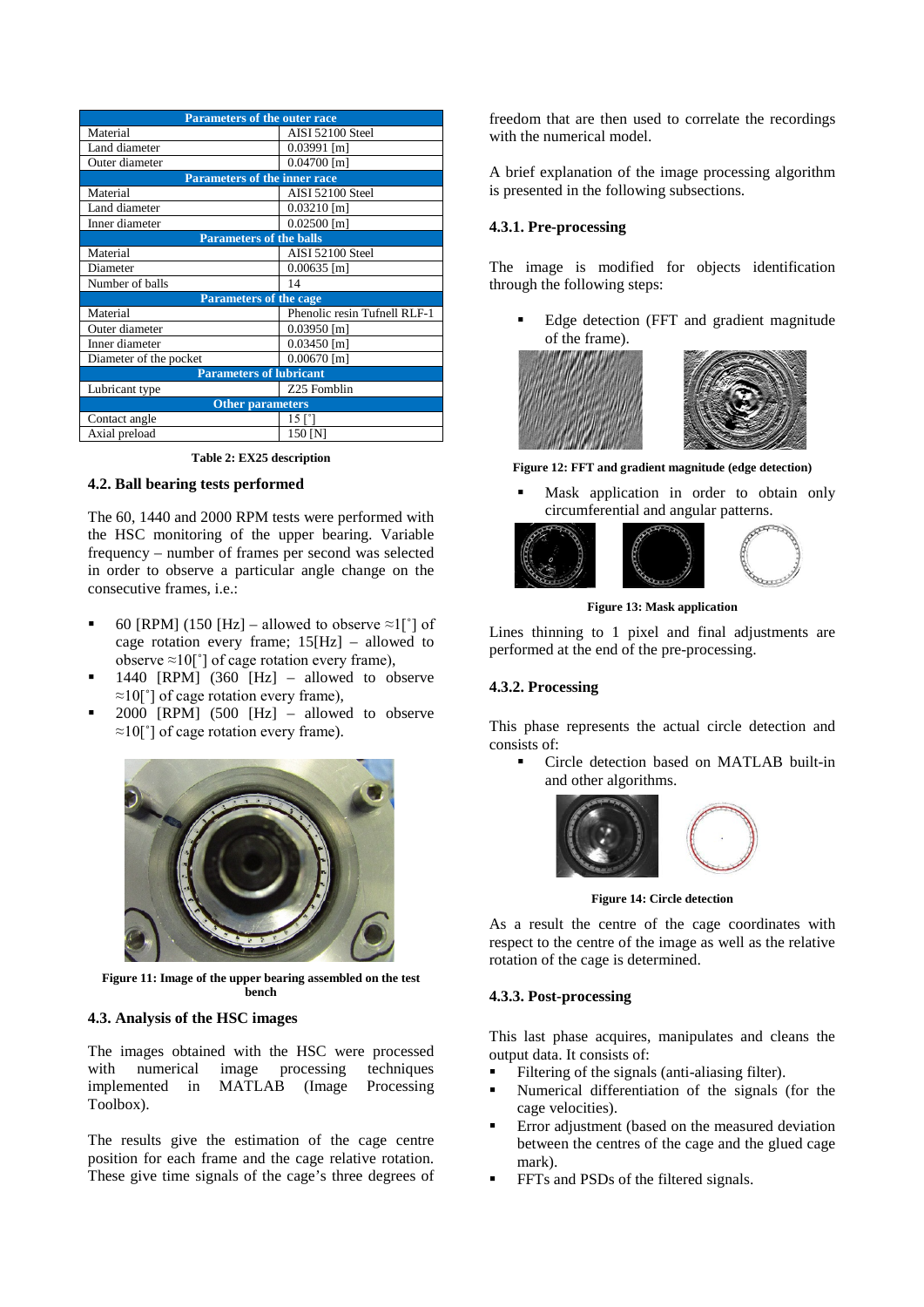## **4.4. Test results**

Test results are presented, as an example, for 1440 RPM.

The following figures represent the cage centre trajectory for the unlubricated and lubricated cases for the first 150 frames, knowing that the frame rate is 360 Hz:



**Figure 15: Cage's trajectory: (a) unlubricated, (b) lubricated**

The measurements obtained with the Kistler torque transducers are shown hereafter:



**Figure 16: Torque measurements: (a) unlubricated, (b) lubricated**

No significant torque fluctuation is seen at 1440 RPM for the unlubricated case, indicating in fact no evidence of cage instability. On the other hand results of the image processing (and visual check of the recorded videos) indicate a less noisy behaviour of the cage which is related with the presence of lubrication. In the case without lubrication, the bearing's cage shows more erratic motion which is in line with the expectations.

#### **5. Model correlation**

The test case at 2000 RPM is considered. Postprocessing of the HSC images of the top bearing (500 frames/sec) allows to evaluate several important parameters, e.g.  $\alpha(t)$  (rotation angle of the cage),  $\dot{\alpha}(t)$ (rotation speed of the cage),  $x(t)$  and  $y(t)$ (instantaneous coordinates of the cage centre). The following figures show a comparison of the MATLAB model with the measurements for the unlubricated case:



**Figure 17: α(t) from the model (left) and the test (right)**



Figure 18:  $\dot{\alpha}$ (t) from the model (left) and the test (right)



**Figure 19: Cage trajectory from the model (left) and the test (right)**

Both in the test and in the model results, it is possible to observe the shaft's frequency (33 Hz) and the cage's frequency (13.5 Hz).



**Figure 20: Main frequencies – shaft and cage (model)**